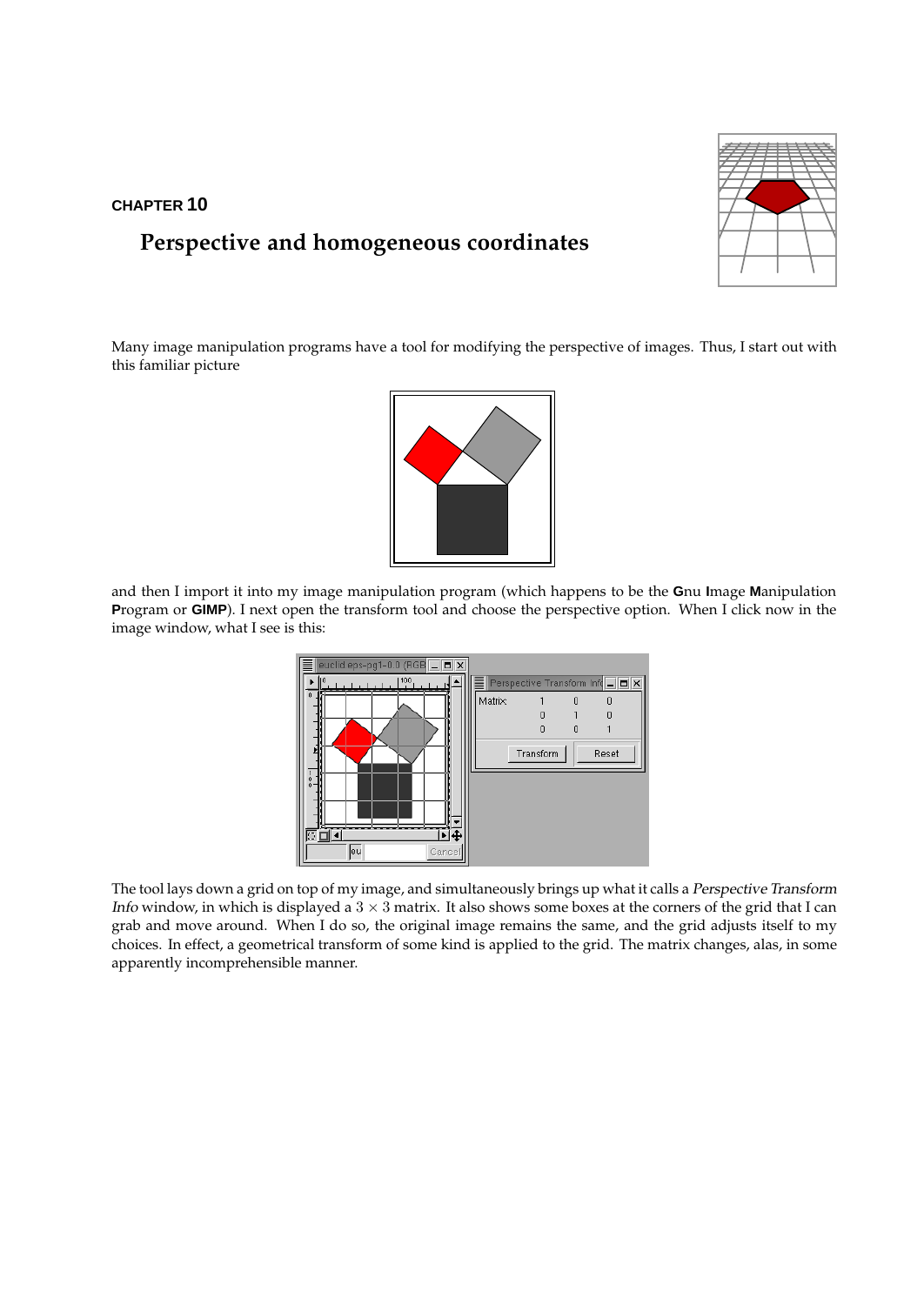

Finally, if I click on the **transform** button in the matrix window, the image itself is transformed:



The original image has been distorted in such a way as to make it look as though it were being viewed from below—as though it were being viewed in a different **perspective**.

What kind of a transform are we seeing here? How is it different from others we have already seen, such as translation, rotation, shearing, and scale change? The image manipulation program has in fact other transform tools corresponding to those, such as the **rotate** and **scale** tools. All those other transforms have one property that the perspective transform doesn't—they all transform a pair of parallel lines into some other pair of parallel lines. They are all affine transforms, and all affine transforms have this property. So the perspective transform is really something new. As we'll see, in gaining flexibility we must sacrifice something else.

This chapter will analyze perspective transforms mathematically. The matrix window in the figures above turns out to be a major clue. The analysis will involve at first what seems like an enormous detour. Before we begin on that journey, I should motivate it by mentioning that perspective in 3D is a crucial ingredient in any graphics toolkit, and that the techniques to be explained here are, for that reason, ubiquitous. The advantage of working with this 2D image manipulation tool is that things are simpler to visualize. It should be thought of as a model for the more interesting 3D version.

# **10.1. The projective plane**

In order to understand what the perspective tool does we must enlarge the usual plane by adding points 'at infinity'. Familiarity with the use of perspective in art, where lines meet at infinity and the horizon becomes a line on a canvas, should make this seem like a natural step. We have seen already a hint that this is necessary—two parallel lines meet only at infinity, but after a perspective transform is applied to them they may meet in a definite point of the image plane.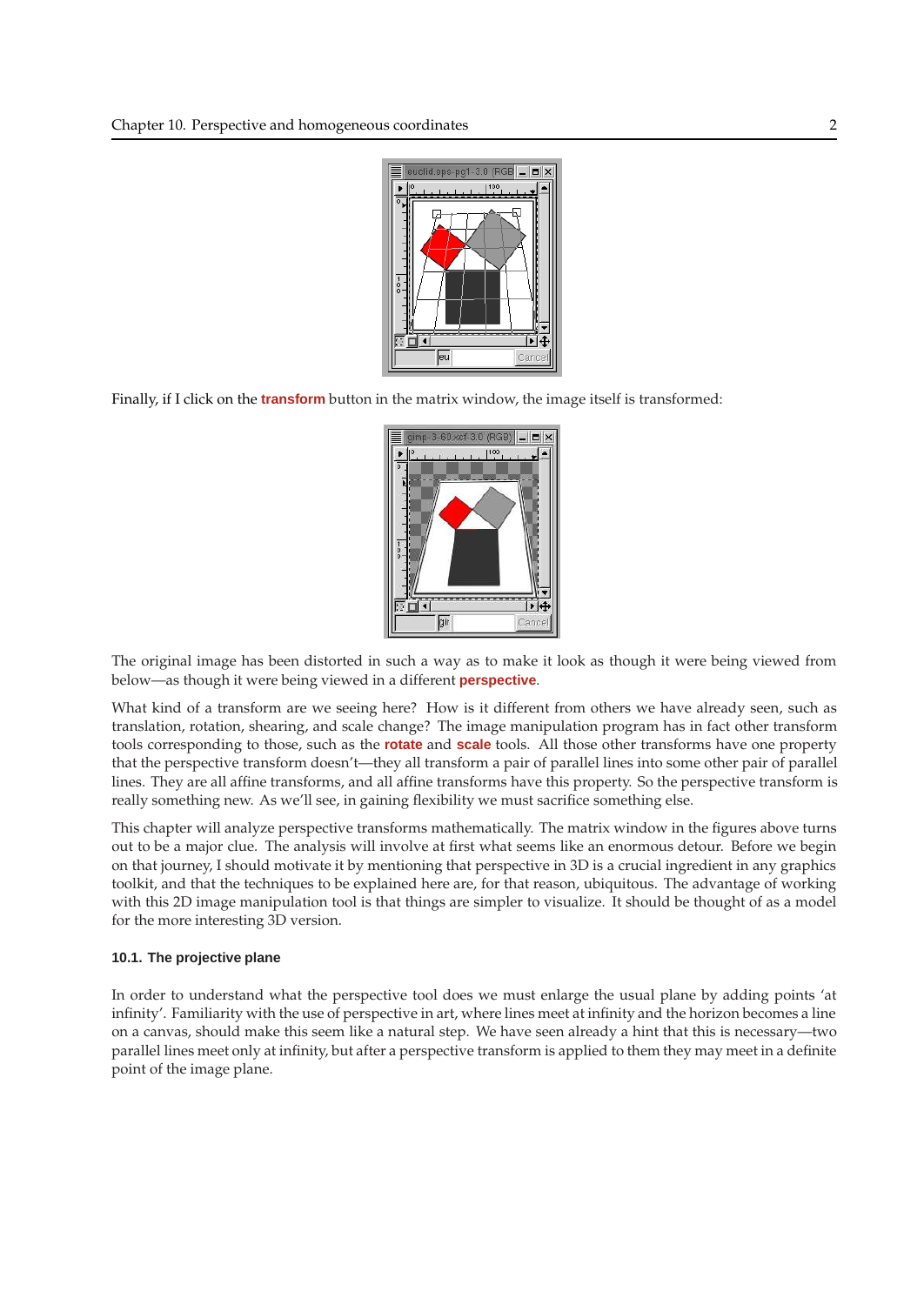

This means that the transform has converted some points at infinity into ordinary ones. We shall see also that it may move some ordinary points off to infinity as well.

How to enlarge the plane by adding points at infinity? There are several ways to do this. The one I'll follow is not quite the obvious one—I'll add one point at infinity for every **non-oriented direction**. In other words, on every line there exists one of these new infinite points, and we can reach it, so to speak, going infinitely far along the line—in either direction. The more obvious thing to do would be to add a point at infinity for every direction, so that every line contains two points at infinity, but this turns out not to be so useful.

The extended plane we get by adding points at infinity to the usual plane in this way is called the **projective plane**. We can put coordinates on its points—there are two cases to be dealt with. (1) The ordinary finite points can be specified by the usual coordinates  $(x, y)$ . (2) A direction can be specified by a vector  $[x, y]$ , but x and y are only determined up to a non-zero scalar multiple—[cx, cy] has the same direction as [x, y]. Because of this ambiguity, the second are called **homogeneous coordinates**.

Any two parallel lines have the same direction, so they will contain the same unique point at infinity. In other words, with these new points added every pair of parallel lines will intersect at a single point. In fact, every two distinct lines, whether parallel or not, intersect in exactly one point. This is a very simple property of the new plane.

Adding the points at infinity in the way I have done it is intuitive if somewhat awkward. In particular it doesn't seem to give any clues about what GIMP does. And it is bothersome that the points at infinity are treated differently from the rest. There is a surprisingly elegant but equivalent way to carry out the construction.

We have already seen how to embed 2D points  $(x, y)$  into 3D by adding a third coordinate  $z = 1$  to get  $(x, y, 1)$ . The ordinary 2D plane  $z = 0$  becomes the plane  $z = 1$ . But it turns out that we can also embed the points at infinity into 3D? A direction  $[x, y]$  in 2D is to be identified with the same direction  $[x, y, 0]$  in the plane  $z = 0$ .

Thus far, the finite points and the infinite ones are still treated quite differently. But in fact we can identify even the points in the plane  $z = 1$  with directions in 3D. A direction in 3D is essentially a vector  $[x, y, z]$  (with one coordinate not 0), and this determines a unique line through the origin with that direction, that of all points  $(tx, ty, tz)$  as t ranges from  $-\infty$  to  $\infty$ . That line will intersect the plane  $z = 1$  in a unique point  $(x/z, y/z, 1)$ (with  $t = 1/z$ ) as long as  $z \neq 0$ . If z vanishes, then the line with direction [x, y, 0] amounts to a point at infinity on the projective plane. In summary:

• The points of the extended plane we get by adding unoriented directions to the usual plane are in exact correspondence with lines in 3D through the origin.

To repeat: the 3D line with direction  $[x, y, 0]$  corresponds to the direction  $[x, y]$  in 2D, a point at infinity; and the line with direction  $[x, y, z]$  where  $z \neq 0$  corresponds to the 'finite' point  $(x/z, y/z)$ .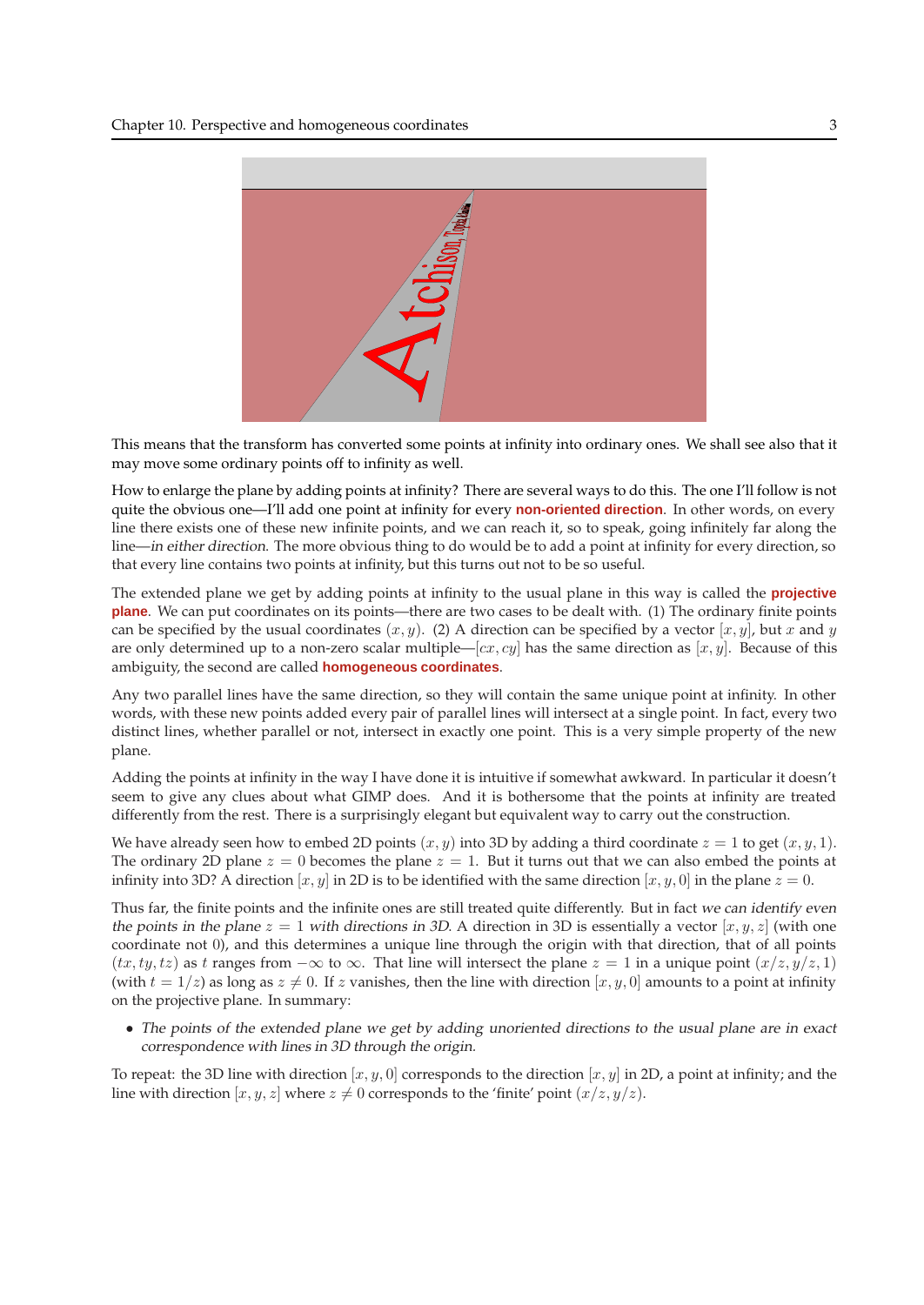A line through the origin in 3D may be assigned the vector  $[x, y, z]$  indicating its direction. These are **homogeneous coordinates** in the sense that multiplying them all by a non-zero constant doesn't change the direction. If  $c \neq 0$ then the coordinates [x, y, z] and [cx, cy, cz] are associated to the same point of the projective plane. We have seen homogeneous coordinates before, when we assigned the coordinates  $[A, B, C]$  to the line  $Ax + By + C = 0$ .

If  $(x, y, z)$  is any point in 3D with  $z \neq 0$  then the point  $(x/z, y/z, 1)$  on our copy of the usual 2D plane that is equivalent to it will be called its **projective normalization**. This corresponds in turn to the 2D point  $(x/z, y/z)$ , which I call its **2D projection**.

There is one important relationship between the ordinary points and points at infinity. If we start at a point  $P = (a, b)$  and head off to infinity in the direction [x, y] then we pass through points  $P + t[x, y] = (a + tx, b + ty)$ . As t gets larger and larger, we should be approaching some point at infinity, shouldn't we? Sure enough, in terms of homogeneous coordinates we are passing through the points

$$
[a+tx, b+ty, 1] \sim [a/t+x, b/t+y, 1/t] \longrightarrow [x, y, 0]
$$

as  $t \to \infty$ .

#### **10.2. Boy's surface**

The projective plane has one very surprising property. If we move along a line to infinity we will pass through infinity and come back towards where we started—but from the opposite direction. We can see this in a simple **topological** model of the projective plane—i.e. one that preserves its qualitative features. In this model a point on the boundary of the square is identified with its opposite.



If we follow this procedure with an oriented square—i.e. pass it off through infinity and back again from the other direction—it comes back oriented the other way! This is shown in the following figures in the topological model:



After a little thought, this makes sense. The opposite sides are identified, but with a twist much like that of the familiar Möbius strip. The projective plane is **non-oriented**, one-sided just like the Möbius strip.

There is still something unsatisfactory about my definition of the projective plane. If it really is a 2D surface, why can't we picture it as we do a sphere or a doughnut? Because it is nonorientable. Like the Klein bottle, which is also one-sided, it can only be realized in 3D as a surface that intersects itself. It is called **Boy's surface** after its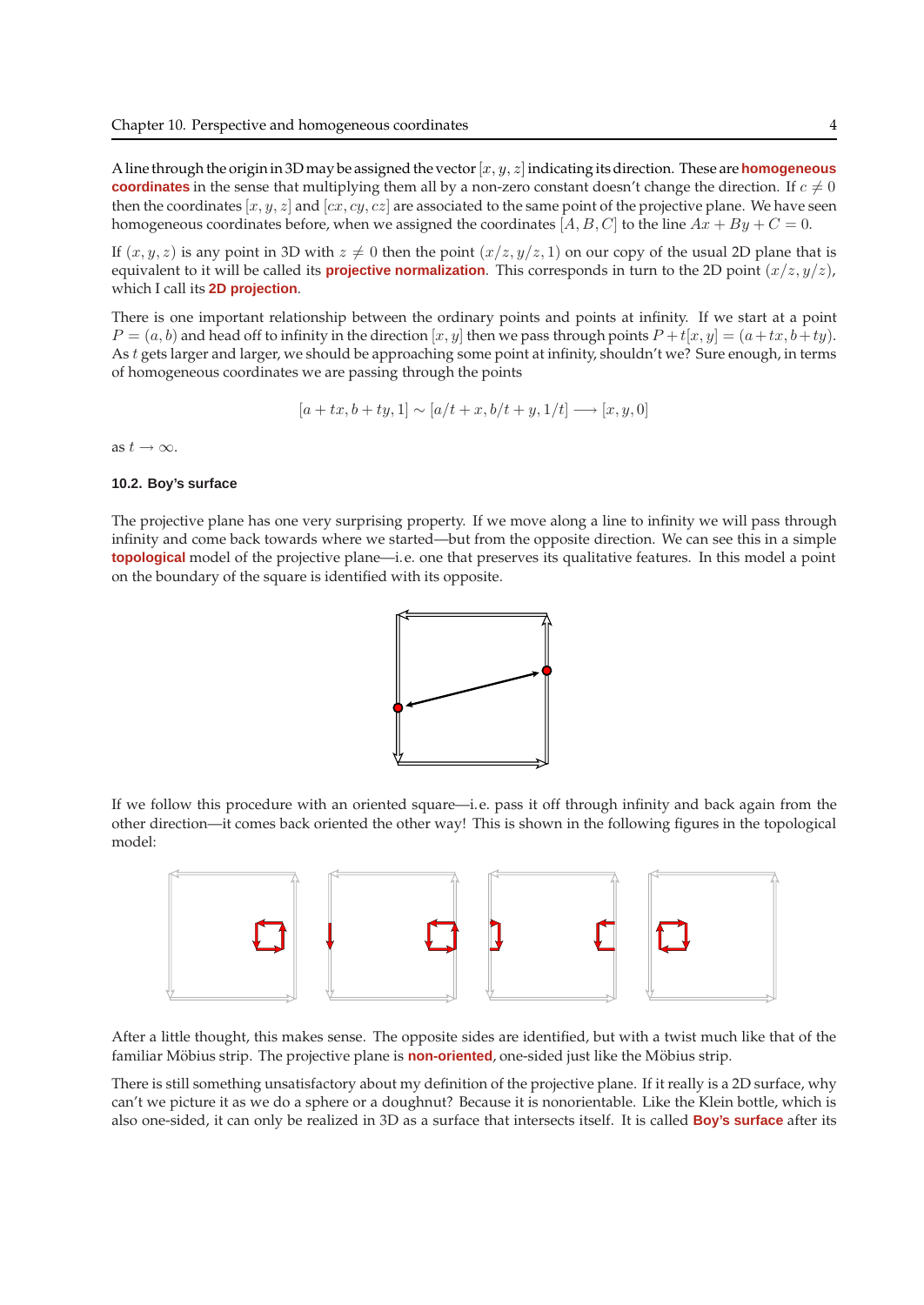

discoverer, Werner Boy. Here are the original sketches (from his 1903 Mathematische Annalen article) showing how to construct a qualitatively correct version of it.

It is an interesting exercise to walk around on the surface and verify that it is one-sided. To see why it is a topological model for the projective plane is more difficult, and I won't really attempt it. One way to begin to understand what's at stake—keep in mind that each line through the origin in 3D intersects the unit sphere in exactly two opposite or **antipodal** points, say  $(x, y, z)$  and  $(-x, -y, -z)$ . Thus in modeling the projective plane as a surface, we are looking for a way to map the sphere onto a surface in which these two antipodal points collapse to one.

### **10.3. Projective transformations**

The payoff in this business is that we can enlarge the collection of transformations we can apply to the points of the plane. We have seen that PostScript implicitly conceives of the affine transformation

$$
x' = ax + cy + e
$$

$$
y' = bx + dy + f
$$

in terms of the 3D linear transformation

$$
\begin{bmatrix} x' & y' & 1 \end{bmatrix} = \begin{bmatrix} x & y & 1 \end{bmatrix} \begin{bmatrix} a & b & 0 \\ c & d & 0 \\ e & f & 1 \end{bmatrix}
$$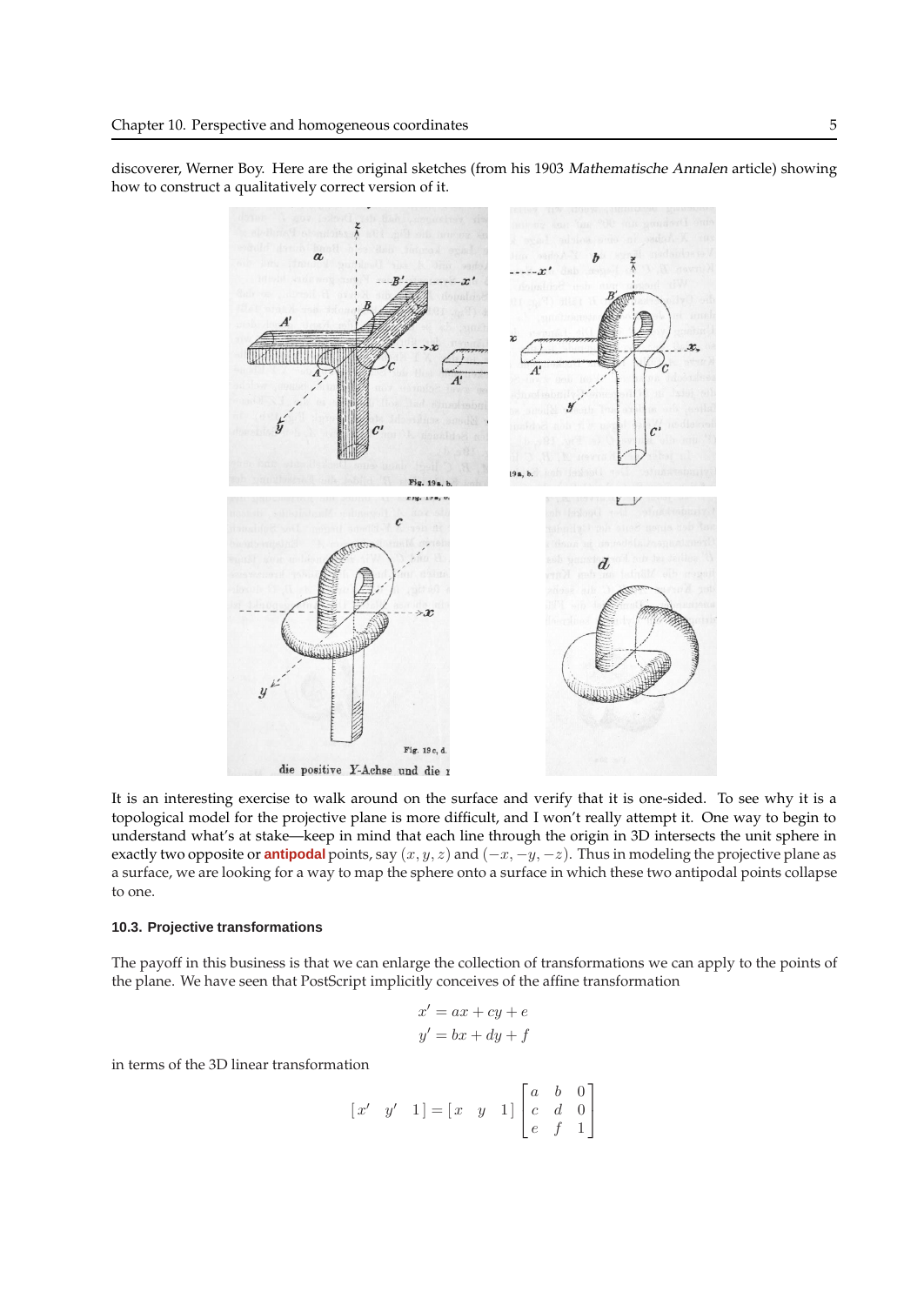This works because the 3D linear transformation corresponding to this particular matrix takes the plane  $z = 1$ into itself. We now enlarge the transformations of the plane  $z = 1$  by allowing right multiplication by an arbitrary 3 × 3 matrix which happens to be invertible—i.e. with non-zero determinant. Such a linear transformation takes lines through the origin into other lines through the origin, and therefore acts as a transformation of points of the projective plane—a **projective transformation**. It will not often take points with  $z = 1$  into other points with  $z = 1$ , nor even necessarily into other points with  $z \neq 0$ , but it will usually do so. What does this mean in algebraic and geometrical terms?

Any  $3 \times 3$  matrix acts as a transformation on the usual Euclidean space of 3 dimensions. Suppose T to be a  $3 \times 3$ matrix,  $(x, y)$  a 2D point. How can T be used to transform this 2D point into another 2D point? (1) Extend it to a 3D point by adding on 1 as a last coordinate, so it becomes

 $(x, y, 1)$ 

(2) The matrix  $T$  will transform this to another 3D point

$$
(x, y, 1)T = (x', y', z')
$$

(3) To get a 2D point back again, divide through by  $z'$  and throw away the final coordinate to get

$$
(x'/z',y'/z')\;.
$$

There will be problems when  $z' = 0$ , and we shall discuss these later.

#### **10.4. The fundamental theorem**

There is one fundamental theorem in this subject that makes the GIMP perspective tool practical. We have seen that the tool allows the user to move any one of four points around with the mouse to obtain the transformation desired. The mathematical assertion to go with this is:

• Given four points  $P$ ,  $Q$ ,  $R$ ,  $S$  in the projective plane with the property that no three of them lie on any one line. If  $P', Q', R', S'$  are another four points with the same property, then there exists a unique projective transformation taking  $P$  to  $P'$ , etc.

I'll come back to this in a while, but place it in context first. Here is an analogous but simpler result:

• Given three vectors  $u$ ,  $v$ ,  $w$  in 3D that are linearly independent. If  $u'$ ,  $v'$ ,  $w'$  are any another three vectors, then there exists a unique  $3 \times 3$  matrix transformation taking  $u$  to  $u'$ , etc.

In the special case when  $u$ ,  $v$ , and  $w$  are the three basis vectors

$$
e_1 = [1, 0, 0]
$$
  

$$
e_2 = [0, 1, 0]
$$
  

$$
e_3 = [0, 0, 1]
$$

the matrix can be written down explicitly. It is

$$
\begin{bmatrix} u' \\ v' \\ w' \end{bmatrix},
$$

whose rows are  $u'$ ,  $v'$ ,  $w'$ . In the general case, let  $T$  take  $e_1$  to  $u$  etc. and  $T'$  take  $e_1$  to  $u'$  etc.

 $\sqrt{ }$  $\overline{1}$ 

$$
\begin{array}{c} u \\ v \\ w \end{array} \quad \begin{array}{c} T \\ \leftarrow \\ \begin{array}{c} e_1 \\ e_2 \\ e_3 \end{array} \end{array} \quad \begin{array}{c} T' \\ \longrightarrow \\ \begin{array}{c} u' \\ v' \\ w' \end{array} \end{array}
$$

Then the transformation  $T^{-1}T'$  with matrix

$$
\begin{bmatrix} u \\ v \\ w \end{bmatrix}^{-1} \begin{bmatrix} u' \\ v' \\ w' \end{bmatrix}
$$

takes  $u$  to  $u'$  etc.

Here is a consequence: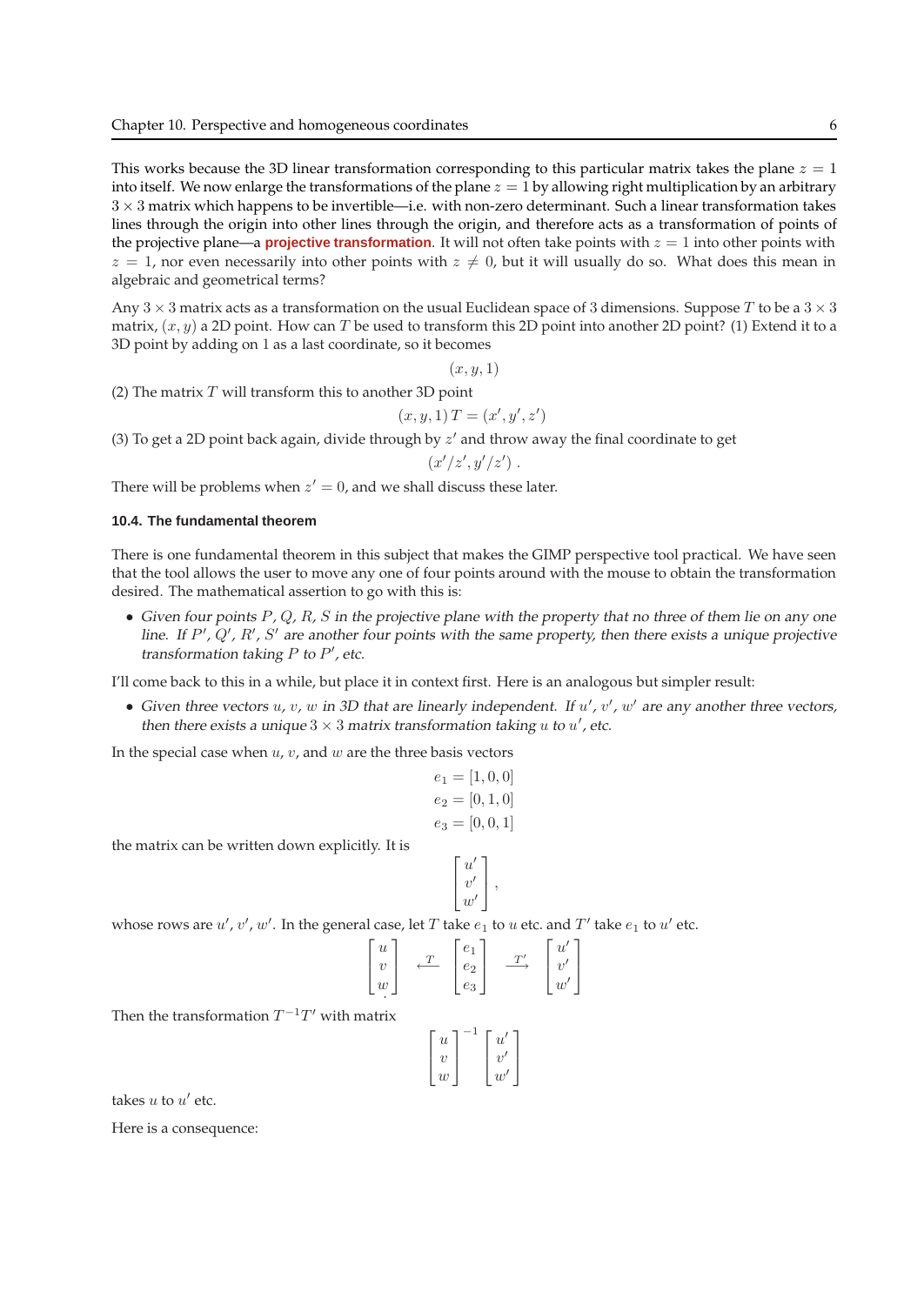• Given three points  $P$ ,  $Q$ ,  $R$  in the 2D plane, no two of which lie in a single line. If  $P'$ ,  $Q'$ ,  $R'$  are any another three 2D points, then there exists a unique affine transformation transformation taking P to P', etc.

Embed these 2D points in 3D by making  $z = 1$ . According to the previous result, the 3D linear transformation whose matrix is

$$
\begin{bmatrix} x_P & y_P & 1 \\ x_Q & y_Q & 1 \\ x_R & y_R & 1 \end{bmatrix}^{-1} \begin{bmatrix} x_{P'} & y_{P'} & 1 \\ x_{Q'} & y_{Q'} & 1 \\ x_{R'} & y_{R'} & 1 \end{bmatrix}
$$

takes P etc. to P' etc. It is easy enough to check that it must then take the whole plane  $z = 1$  into itself. From this it follows But then it can be checked in turn that this matrix has the form

$$
\begin{bmatrix} * & * & 0 \\ * & * & 0 \\ * & * & 1 \end{bmatrix}
$$

which means that it is the matrix of an affine transformation.

**Exercise 10.1.** Prove the last two claims: (1) If a linear transformation takes three non-linear points on the plane  $z = 1$  into other points on the same plane, then it takes all points on the plane  $z = 1$  into points on the plane  $z = 1$ ; (2) that if it takes the plane  $z = 1$  to itself then it derives from an affine 2D transformation.

Now let's return to the original claim about projective transformations. Translating it through the definition of projective points, it follows from this:

• Given four vectors  $P$ ,  $Q$ ,  $R$ ,  $S$  in 3D such that no three of them lie in one plane. If  $P'$ ,  $Q'$ ,  $R'$ ,  $S'$  are another four vectors with the same property, then there exists an invertible  $3 \times 3$  matrix taking P to a scalar multiple of P ′ , etc. It is unique up to <sup>a</sup> single scalar multiplication.

In effect, the transformation takes the line through  $P$  to that through  $P'$  etc. The proof will construct the matrix explicitly. The basic idea is similar to that of the first result in this section. I first look at the special case

$$
P = e_1 = [1, 0, 0]
$$
  
\n
$$
Q = e_2 = [0, 1, 0]
$$
  
\n
$$
R = e_3 = [0, 0, 1]
$$
  
\n
$$
S = e_{123} = [1, 1, 1].
$$

This special case is simple. Let M be the matrix with rows equal to  $P', Q', R'$ :

$$
M = \begin{bmatrix} P' \\ Q' \\ R' \end{bmatrix} \; .
$$

By assumption on the vectors  $P'$  etc. it will be invertible. And it takes  $[1,0,0]$  to  $P'$ ,  $[0,1,0]$  to  $Q'$ ,  $[0,0,1]$  to  $R'$ , as you can calculate. By assumption also we can write

$$
S' = c_{P'}P' + c_{Q'}Q' + c_{R'}R'.
$$

We can find these coefficients by solving the  $3 \times 3$  system of linear equations with coefficient matrix

$$
\begin{bmatrix} P' \\ Q' \\ R' \end{bmatrix}.
$$

$$
\begin{bmatrix} c_{P'}P' \\ c_{Q'}Q' \\ c_{R'}R' \end{bmatrix}
$$

The matrix

will have the same effect on the projective points  $(1, 0, 0)$  etc. as M, and will take  $[1, 1, 1]$  to  $S'$ .

In the general case, we can find transformations  $T$  taking  $e_1$  to a multiple of  $P$  etc, and  $T'$  taking  $e_1$  to a multiple of  $P'$  etc. But then the composite  $T^{-1}T'$  takes  $P$  etc. to a multiple of  $P'$  etc.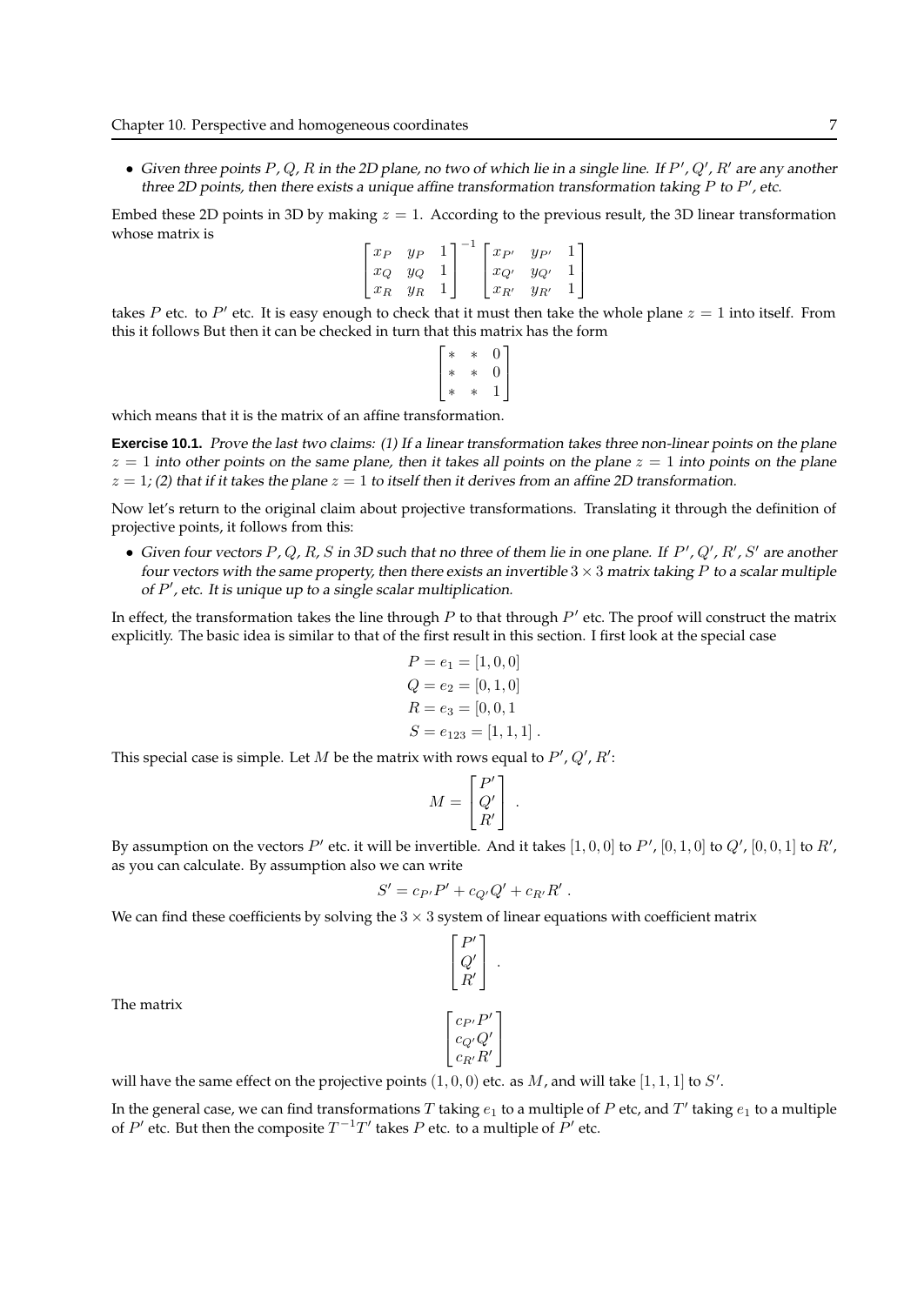#### **10.5. Projective lines**

A projective 2D point is now understood to be a row vector  $[x, y, z]$ , where x etc. are determined only up to a common non-zero-scalar multiple, and are not all equal to 0. If  $[A, B, C]$  is another similar triple, then the set of points where

$$
Ax + By + Cz = 0
$$

is a plane—in fact a union of lines through the origin in 3D—and is called a **projective line**. Its intersection with the plane  $z = 1$  is the familiar 2D line  $Ax + By + C = 0$ . We shall consider projective lines as column vectors, so  $Ax + By + Cz$  is a matrix product.

Normally, the equation  $Ax + By + C = 0$  with  $A = B = 0$  makes no sense. But now in the projective plane, it becomes the plane  $Cz = 0$  or just  $z = 0$ . It is the set of projective points at infinity, which is often called the **line at infinity**, or in effect the horizon.

If

$$
T = \begin{bmatrix} t_{1,1} & t_{1,2} & t_{1,3} \\ t_{2,1} & t_{2,2} & t_{2,3} \\ t_{3,1} & t_{3,2} & t_{3,3} \end{bmatrix}
$$

is a projective transformation, it acts on 2D points by taking

$$
(x,y)\mapsto \left(\frac{t_{1,1}x+t_{2,1}y+t_{3,1}}{t_{1,3}x+t_{2,3}y+t_{3,3}},\frac{t_{1,2}x+t_{2,2}y+t_{3,2}}{t_{1,3}x+t_{2,3}y+t_{3,3}},\right).
$$

It will take a finite point off to infinity if the denominator vanishes. This will happen on the line whose coordinates are the last column of T.

#### **10.6. A remark about solving linear systems**

A system of  $n$  linear equations in  $n$  unknowns can be written as a matrix equation

$$
xA = b
$$

where A is an  $n \times n$  matrix and has solution

$$
x=bA^{-1}\;.
$$

When A is  $2 \times 2$  or  $3 \times 3$  there is a formula for the inverse which is easy to program and relatively efficient. The same formula is valid in any number of dimensions, but for  $4 \times 4$  matrices or larger it becomes impractical compared to other numerical methods, for example those involving Gauss elimination.

This formula involves the determinant of several matrices. The determinant  $\det(A)$  of a square matrix A is a number that can be calculated in a variety of ways. One way is directly from its definition, which is, for a general matrix, rather complicated.

For  $2 \times 2$  matrices, the formula is quite simple. If

$$
A = \begin{bmatrix} a_{1,1} & a_{1,2} \\ a_{2,1} & a_{2,2} \end{bmatrix}
$$

then

$$
\det(A) = a_{1,1}a_{2,2} - a_{1,2}a_{2,1} .
$$

But if A has size  $n \times n$ , then its determinant is a sum of signed products

$$
\pm a_{1,c_1}a_{2,c_2}\ldots a_{n,c_n}
$$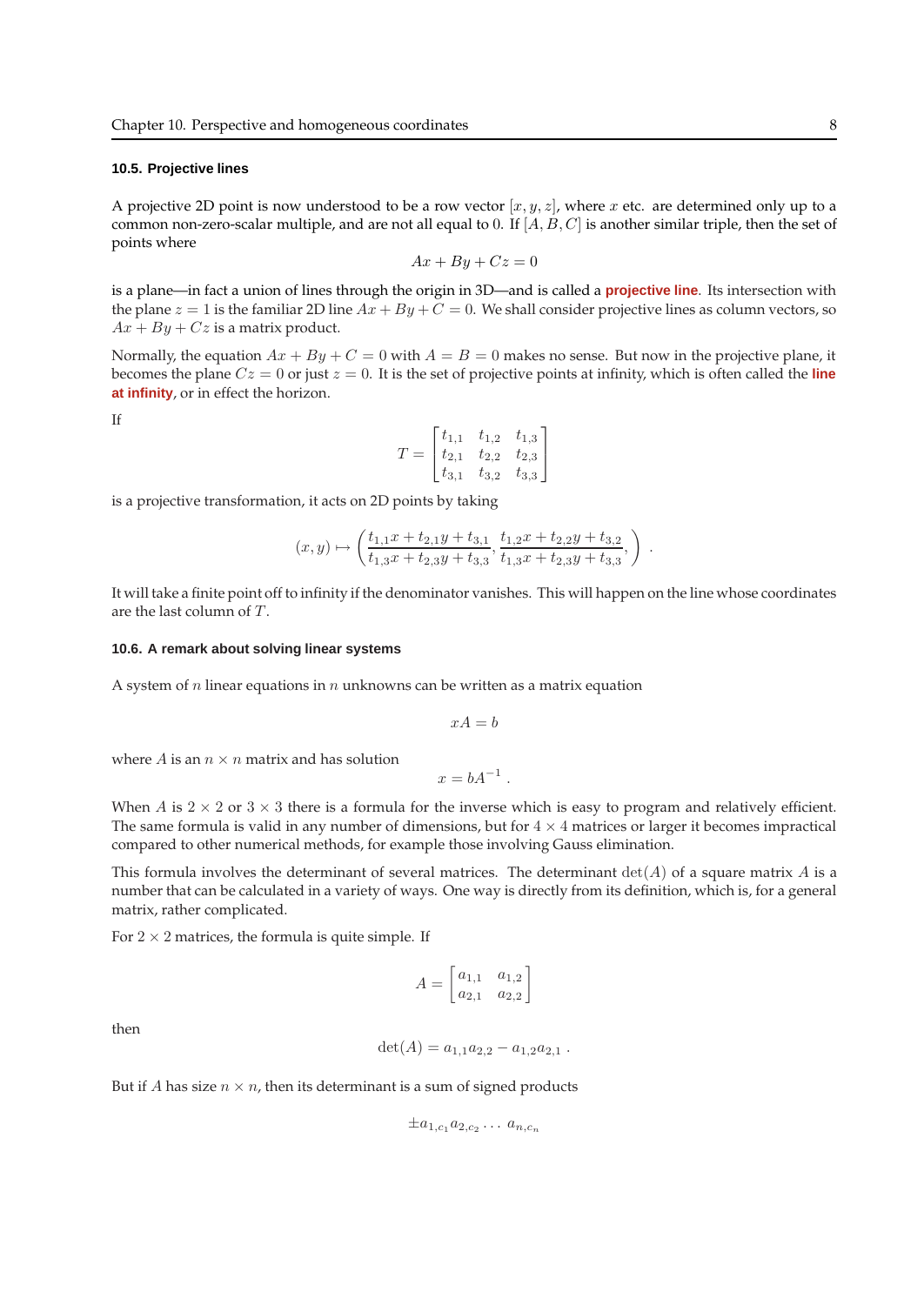where the *n*-tuple  $(c_1, \ldots, c_n)$  ranges over all permutations of  $(1, 2, \ldots, n)$ , so there are *n*! in all—a potentially very large number. How is the sign determined? It is equal to the parity sgn(c) of the number of **inversions** of the permutation *c*, the pairs  $c_i > c_j$  with  $i < j$ . So

$$
\det A = \sum_{c} \text{sgn}(c) \, a_{1,c_1} a_{2,c_2} \dots \, a_{n,c_n}
$$

where *c* ranges over all permutations of  $[1, n]$ .

For  $n = 3$  we have the following parity assignments:

| Permutation | Inversions                                                                                                                    | Parity |
|-------------|-------------------------------------------------------------------------------------------------------------------------------|--------|
| (1, 2, 3)   |                                                                                                                               |        |
| (2,3,1)     | (3,1), (2,1)                                                                                                                  | 1      |
| (3, 1, 2)   | (3,1), (3,2)                                                                                                                  |        |
| (2,1,3)     | (1, 2)                                                                                                                        | $-1$   |
| (1,3,2)     | (3, 2)                                                                                                                        | $-1$   |
| (3, 2, 1)   | (3,1), (3,2), (2,1)                                                                                                           | $-1$   |
|             |                                                                                                                               |        |
|             |                                                                                                                               |        |
|             | $A = \begin{bmatrix} a_{1,1} & a_{1,2} & a_{1,3} \\ a_{2,1} & a_{2,2} & a_{2,3} \\ a_{3,1} & a_{3,2} & a_{3,3} \end{bmatrix}$ |        |
|             |                                                                                                                               |        |

If

then this assignment of signs tells us that its determinant is

 $D = a_{1,1}a_{2,2}a_{3,3} + a_{1,2}a_{2,3}a_{3,1} + a_{1,3}a_{2,1}a_{3,2} - a_{1,2}a_{2,1}a_{3,3} - a_{1,1}a_{2,3}a_{3,2} - a_{1,3}a_{2,2}a_{3,1}$ .

The formula for this  $3 \times 3$  determinant can be remembered easily if you note that the  $+$  terms are products going in a sense from upper left to lower right



and the − terms from lower left to upper right:

$$
\begin{bmatrix} a_{1,1} & a_{1,2} & a_{1,3} \\ a_{2,1} & a_{2,2} & a_{2,3} \\ a_{3,1} & a_{3,2} & a_{3,3} \end{bmatrix}
$$

If A is any n × n matrix, its its **cofactor matrix** A<sup>∗</sup> , sometimes called its **adjoint**, is a new n × n matrix derived from it. For any  $1 \le i \le n$ ,  $1 \le j \le n$  the associated  $(i, j)$ -th **minor** is the determinant of the  $(n - 1) \times (n - 1)$ matrix you get by cutting out from  $A$  the  $i$ -th row and  $j$ -th column. The cofactor matrix is that obtained from A whose  $(i, j)$ -entry  $A_{i,j}^*$  is that minor, multiplied by  $(-1)^{i+j}$ . For example, the following figure shows that the cofactor entry  $A_{1,2}^*$  is  $-(a_{2,1}a_{3,3}-a_{2,3}a_{3,1}).$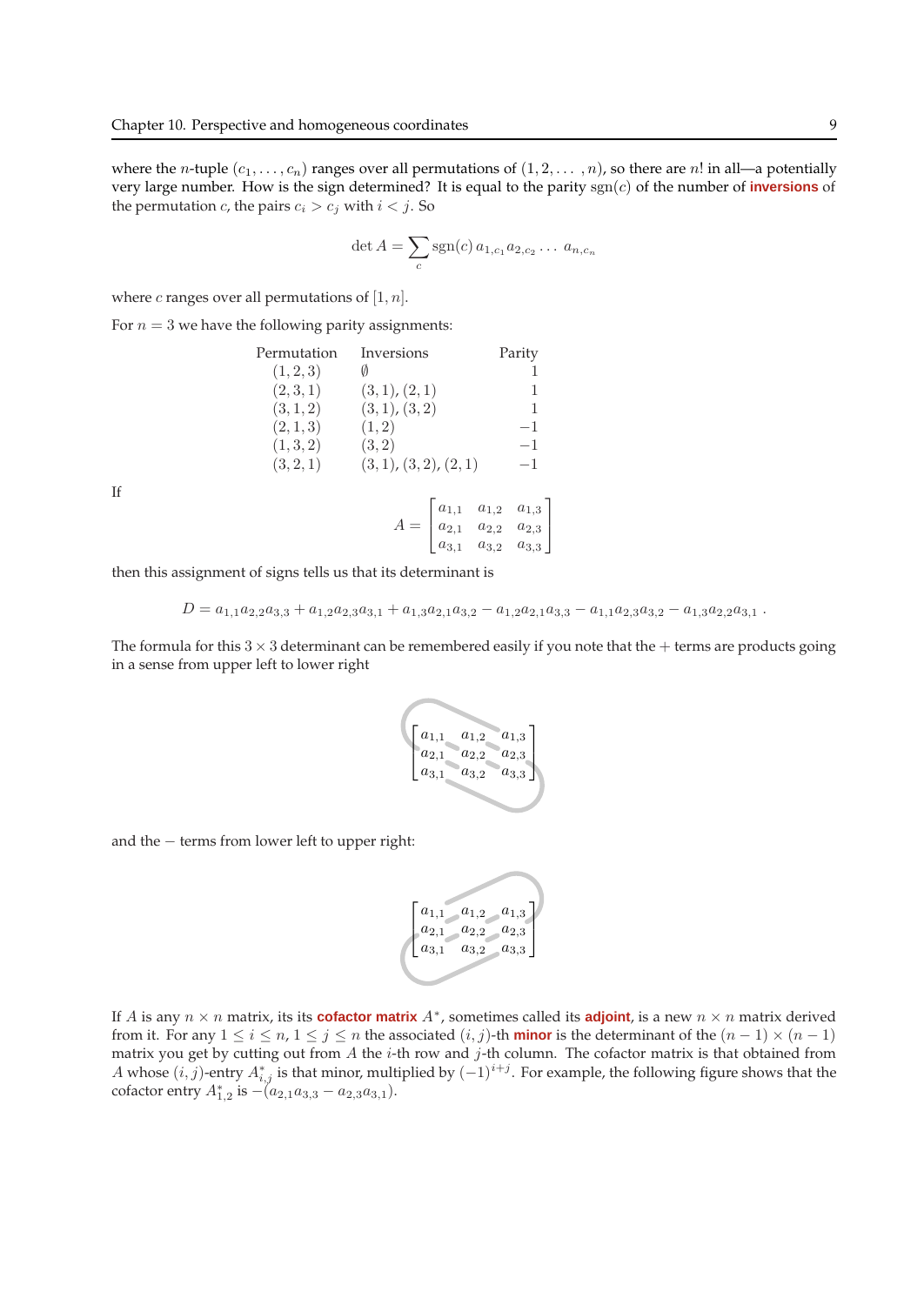| $a_{1,1}$         | $a_{1.2}$ | $a_{1,3}$ |
|-------------------|-----------|-----------|
| $a_{2,1}$         | $a_{2,2}$ | $a_{2,3}$ |
| $\lfloor a_{3,1}$ | $a_{3,2}$ | $a_{3,3}$ |

The cofactor matrix is involved in another formula for the determinant:

$$
\det(A) = \sum_{j=1}^{n} a_{i,j} A_{i,j}^*
$$

for any choice of  $i$ . I'll leave it as an exercise to see that the two general formulas agree.

I recall also that the **transpose**  ${}^tA$  of a matrix  $A$  is the matrix obtained by reflecting it around its principal diagonal. The formula for the determinant has as immediate consequence:

• The inverse of <sup>a</sup> matrix A is the transpose of its cofactor matrix, divided by its determinant.

For example, if

$$
A = \begin{bmatrix} a & b \\ c & d \end{bmatrix}
$$

$$
A^* = \begin{bmatrix} d & -c \\ -b & a \end{bmatrix} ,
$$

its transpose cofactor matrix is

then its cofactor matrix is

$$
{}^{t}A^* = \begin{bmatrix} d & -b \\ -c & a \end{bmatrix},
$$
  

$$
{}^{1} = \frac{1}{\cdots} \begin{bmatrix} d & -d \\ d & -d \end{bmatrix}
$$

.

and its inverse is

$$
A^{-1} = \frac{1}{ad - bc} \begin{bmatrix} d & -b \\ -c & a \end{bmatrix}
$$

You can check this if you multiply it by A.

The cofactor matrix of the  $3 \times 3$  matrix  $A = (a_{i,j})$  is

$$
A^* = \begin{bmatrix} \begin{vmatrix} a_{2,2} & a_{2,3} \\ a_{3,2} & a_{3,3} \end{vmatrix} & -\begin{vmatrix} a_{2,1} & a_{2,3} \\ a_{3,1} & a_{3,3} \end{vmatrix} & \begin{vmatrix} a_{2,1} & a_{2,2} \\ a_{3,1} & a_{3,2} \end{vmatrix} \\ -\begin{vmatrix} a_{1,2} & a_{1,3} \\ a_{3,2} & a_{3,3} \end{vmatrix} & \begin{vmatrix} a_{1,1} & a_{1,3} \\ a_{3,1} & a_{3,3} \end{vmatrix} & -\begin{vmatrix} a_{1,1} & a_{1,2} \\ a_{3,1} & a_{3,2} \end{vmatrix} \\ \begin{vmatrix} a_{1,2} & a_{1,3} \\ a_{2,2} & a_{2,3} \end{vmatrix} & -\begin{vmatrix} a_{1,1} & a_{1,3} \\ a_{2,1} & a_{2,3} \end{vmatrix} & \begin{vmatrix} a_{1,1} & a_{1,2} \\ a_{2,1} & a_{2,2} \end{vmatrix} \end{bmatrix}.
$$

Note that the signs form a checkerboard pattern like this:

$$
\begin{bmatrix} + & - & + \\ - & + & - \\ + & - & + \end{bmatrix}.
$$

You can check explicitly that  $A^tA^* = I$ .

**Exercise 10.2.** Construct a PostScript procedure with one argument, a  $3 \times 3$  matrix, that returns its inverse matrix. In this exercise, a  $3 \times 3$  matrix should be an array of  $3$  arrays of  $3$  numbers, which are its rows:

[[1 0 0][0 1 0][0 0 1]]

is the identity matrix.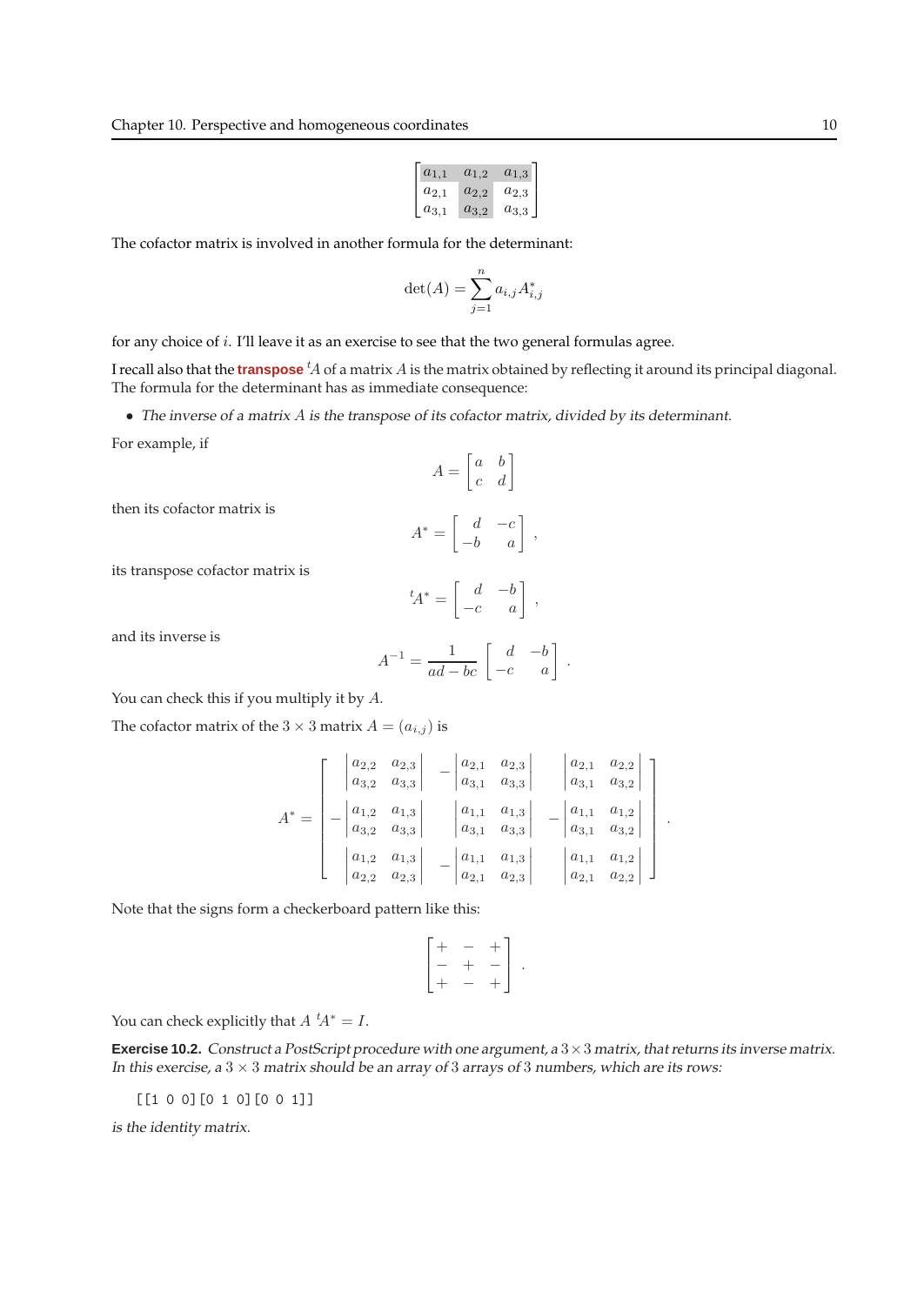#### **10.7. The GIMP perspective tool, revisited**

How does the Theorem relate to the perspective tool? We start off with a rectangular image with corners at  $C_i$  for  $i = 1, 2, 3, 4$ . The mouse picks four points  $P_i$  somewhere in the image and calculates the perspective transformation taking each  $C_i$  to  $P_i$ , or equivalently the  $3 \times 3$  matrix taking each

$$
(C_{i,x}, C_{i,y}, 1) \longmapsto (P_{i,x}, P_{i,y}, 1)
$$

in the sense of homogeneous coordinates. We can calculate this matrix explicitly. Let

 $\varepsilon_1 = (1, 0, 0)$  $\varepsilon_2 = (0, 1, 0)$  $\varepsilon_3 = (0, 0, 1)$  $\varepsilon_4 = (1, 1, 1)$ 

Let  $\sigma$  be the  $3\times 3$  matrix taking the  $\varepsilon_i$  to the  $C_i$ ,  $\tau$  the one taking them to the  $P_i$ . Then  $\sigma^{-1}\tau$  takes the  $C_i$  to the  $P_i$ .

Finally, the perspective transform tool first shows the effect of this matrix on a grid, and then when it has been accepted, applies it to every pixel in the image. Incidentally, the matrix that the tool displays is that of the projective transformation that we have constructed, except that GIMP follows mathematical conventions rather than those of computer graphics, so it is in fact the transpose of the one seen here.

**Exercise 10.3.** Construct a PostScript program that reproduces with some flexibility the GIMP window at the beginning of this chapter. That is to say, it displays two  $5 \times 5$  grids, one the transform of the other by a projective transformation corresponding to any given  $3 \times 3$  matrix. Then set that matrix equal to the transpose of the one in the tool window:

$$
\begin{bmatrix} 0.535 & -0.219 & 39 \\ 0 & 0.5 & 24 \\ 0 & -0.00205 & 1 \end{bmatrix}
$$

and verify that what you see is what you should see. There is one thing to be careful about—the origin of GIMP coordinates is at the upper left, with y increasing downwards. So start your drawing by translating your origin to the upper left corner, and then writing  $1 - 1$  scale.

#### **10.8. Projections in 2D**

One special case of a transformation nicely described by  $3 \times 3$  homogeneous matrices is projection onto a line from a point. It is not a projective transformation, since it collapses 2D onto 1D, and is hence singular, with no inverse. Suppose  $P = (x_P, y_P)$  is the point from which things are projected,  $f(x, y) = Ax + By + C = 0$  the line onto which things are projected. A point  $Q$  is transformed to the intersection of the line  $PQ$  with the line  $f(x, y) = 0$ , assuming it is not parallel to that line. This will be the point  $R = (1 - t)P + tQ$  where  $f(R) = 0$ . We solve

$$
f(R) = (1-t)f(P) + tf(Q)
$$

$$
= 0
$$

$$
t(f(Q) - f(P)) = -f(P)
$$

$$
t = \frac{-f(Q)}{f(P) - f(Q)}
$$

$$
R = \frac{f(P)Q - f(Q)P}{f(P) - f(Q)}.
$$

If we embed 2D in 3D this, then P becomes  $(x_P, y_P, 1)$ , Q becomes  $(x, y, 1)$ , and

$$
R = (f(P)Q - f(Q)P, f(P) - f(Q))
$$
  
= f(P)(x, y, 1) - f(Q)(x<sub>P</sub>, y<sub>P</sub>, 1)  
= f(P)Q - f(Q)P.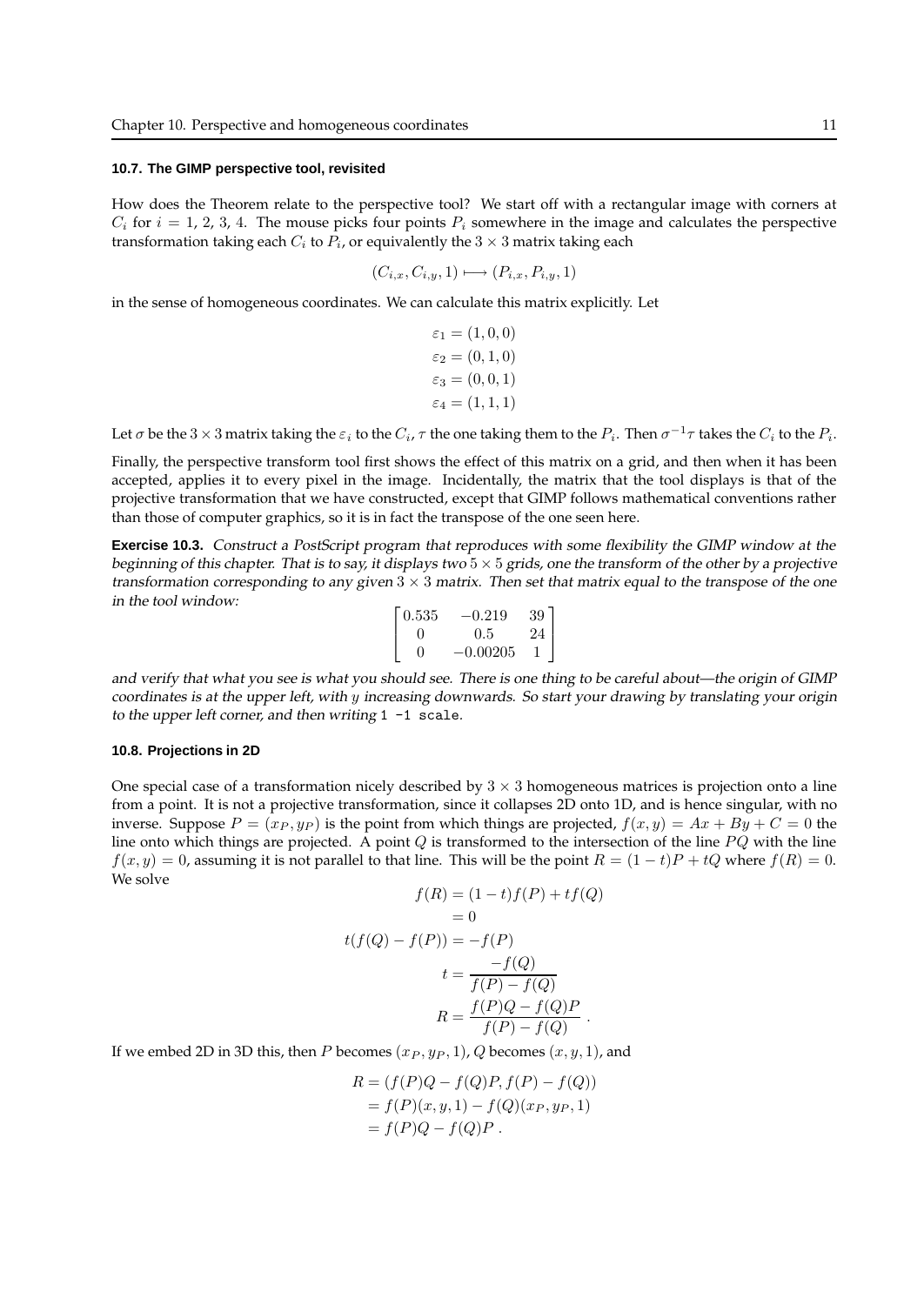This already looks promising, since we no longer have to contemplate dividing by  $0$ —instead, when  $PQ$  is parallel to  $f = 0$  the intersection will be a point at infinity. It becomes even more promising if we note that the expression  $f(P)Q - f(Q)P$  is linear as a function of Q, so the projection arises from a linear transformation in 3D, or in other words a  $3 \times 3$  matrix.

**Exercise 10.4.** What is the matrix?

#### **10.9. Perspective in 3D**

One way in which projective transformations originate is in viewing a plane in perspective in 3D. I'll look at just one example. Let's place a an observer in 3D at the point  $E = (0, 0, e)$  with  $e > 0$ , looking down the z-axis in the negative direction. We are going to have him looking at images by projecting them onto the plane  $z = 0$ . That is to say, we are going to map points  $P = (x, y, z)$  onto the point of intersection of the line from P to E with the viewing plane. This map is explicitly

$$
(x,y,z)\longmapsto \left(\frac{ex}{e-z},\frac{ey}{e-z}\right)\;.
$$

I'll now restrict this map to a plane of the form  $y = y_0$ , so we have a 2D map

$$
(x,z)\longmapsto \left(\frac{ex}{e-z},\frac{ey_0}{e-z}\right) .
$$

I claim that this can be seen as a projective transformation—that is to say, calculated in terms of a  $3\times3$  homogeneous matrix acting on homogeneous coordinates. This is not quite obvious. Later on when we look at 3D drawing in more detail, we'll see it as a special case of a very general fact, but it's worthwhile doing a simple case first.

First we change  $(x, z)$  into  $(x, z, 1)$ , and then into  $(x, z, w)$ . The map above then becomes the restriction to  $(x, z, 1)$ of the homogeneous linear map

$$
(x, z, w) \longmapsto (ex, ey_0, w, ew - z) .
$$

or

$$
[x \ z \ w] \longmapsto [x \ z \ w] \begin{bmatrix} e \\ e \\ ey_0 \ e \end{bmatrix} .
$$

And of course these transforms may be combined with the techniques of Chapter 8.